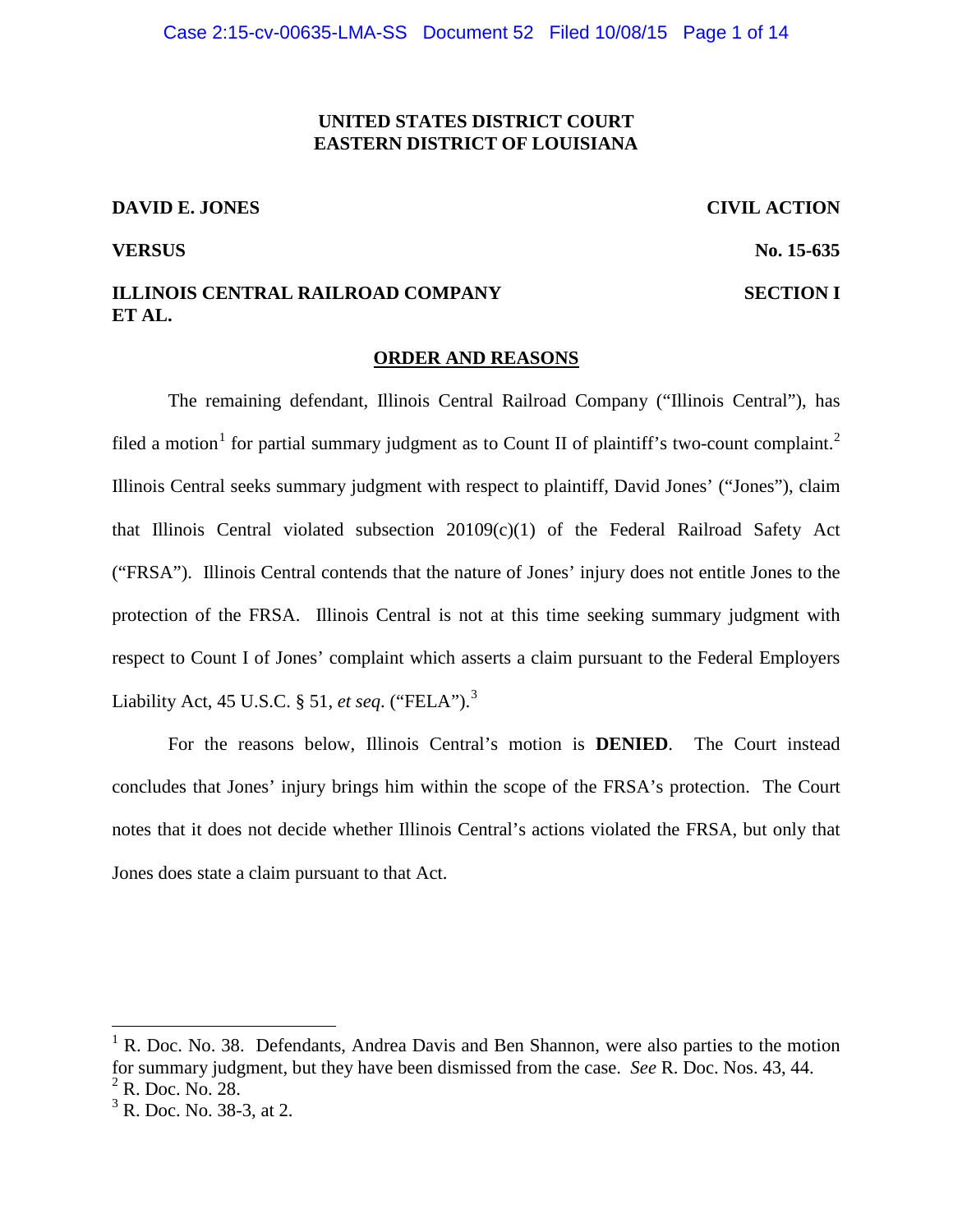#### **BACKGROUND**

There is no dispute regarding the facts that are material to the Court's resolution of this motion.<sup>4</sup> Illinois Central is an interstate railroad carrier covered by the FRSA, 49 U.S.C. § 20109. Jones was employed by Illinois Central as a conductor. In late 2009 or early 2010, Jones was diagnosed for the first time with high blood pressure. His physician told him that his condition was probably hereditary.

On February 2, 2014, Jones was scheduled to start work at 5:00 or 5:30 PM. When he arrived at work that day, he felt capable of doing his job and he did not tell anyone that he should not be working. Jones worked the first hour or two of his shift without incident, and then began to experience a headache. He took a break on the locomotive and he then resumed working.

After continuing work for a time, Jones returned to the engine and told the locomotive engineer with whom he was working that he needed to take another break because his head was hurting. At that time, Jones did not attribute his headache to any problem with his blood pressure. He just knew that he had a headache. It is at this point that Jones' and Illinois Central's versions of the events begin to diverge.

For the purpose of evaluating this motion, the evidence of Jones—the nonmovant—is to be believed and all justifiable inferences are to be drawn in his favor. *Tolan v. Cotton*, 134 S. Ct. 1861, 1863 (2014) (citation omitted). Jones contends that another conductor employed by Illinois Central saw the condition Jones was in at 9:15 PM and told Illinois Central's yardmaster on duty, Ben Shannon, to call an ambulance.<sup>5</sup> Jones also claims that Illinois Central's assistant trainmaster on duty, Andrea Davis, directed Shannon to call an ambulance for Jones if Shannon

 $4$  These facts, which Jones does not contest, R. Doc. No. 45-1, at 1, were provided by Illinois Central in its statement of material facts in support of its motion. R. Doc. No. 38-2, at 1–3.  $<sup>5</sup>$  R. Doc. No. 45-1, at 2.</sup>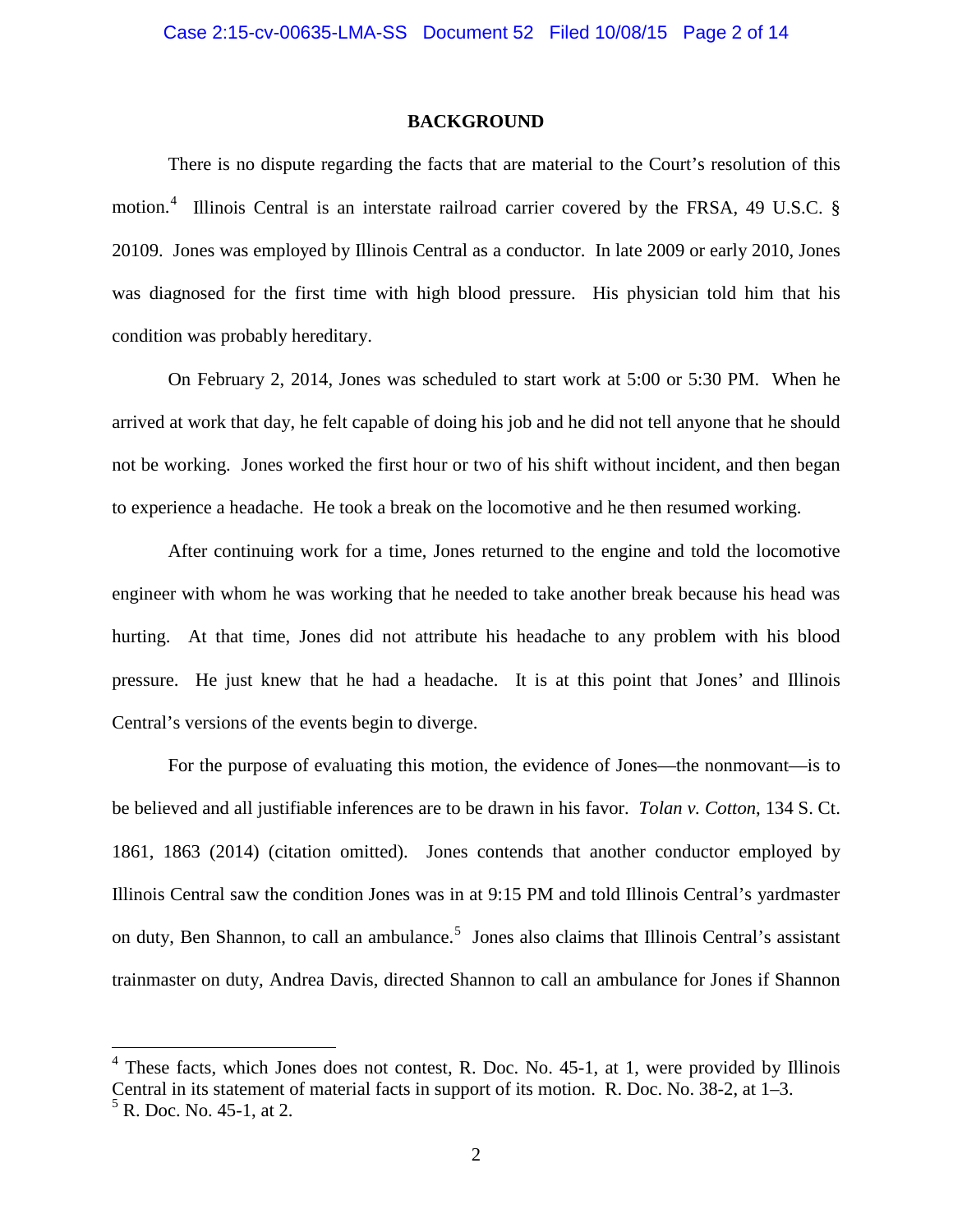## Case 2:15-cv-00635-LMA-SS Document 52 Filed 10/08/15 Page 3 of 14

thought it was necessary.<sup>6</sup> Jones asserts that despite these warnings, no ambulance was ever called.<sup>7</sup>

Ultimately, Jones was driven to the hospital. $<sup>8</sup>$  Jones alleges that he suffered significant</sup> brain damage and that he is now unable to work<sup>9</sup> Jones claims that Illinois Central's delay in obtaining medical treatment for him "caused, or at the very least, worsened [his] brain hemorrhage and resulting brain damage."<sup>10</sup>

## **LAW AND ANALYSIS**

## **I. LEGAL STANDARD**

Summary judgment is proper when, after reviewing the pleadings, the discovery and disclosure materials on file, and any affidavits, the court determines there is no genuine issue of material fact. *See* Fed. R. Civ. P. 56. "[A] party seeking summary judgment always bears the initial responsibility of informing the district court of the basis for its motion and identifying those portions of [the record] which it believes demonstrate the absence of a genuine issue of material fact." *Celotex Corp. v. Catrett*, 477 U.S. 317, 323 (1986). The party seeking summary judgment need not produce evidence negating the existence of material fact, but need only point out the absence of evidence supporting the other party's case. *Id.*; *Fontenot v. Upjohn Co.*, 780 F.2d 1190, 1195 (5th Cir. 1986).

Once the party seeking summary judgment carries its burden pursuant to Rule 56, the nonmoving party must come forward with specific facts showing that there is a genuine issue of material fact for trial. *Matsushita Elec. Indus. Co. v. Zenith Radio Corp.*, 475 U.S. 574, 587 (1986). The showing of a genuine issue is not satisfied by creating "'some metaphysical doubt

 $6$  R. Doc. No. 45-1, at 3.

 $<sup>7</sup>$  R. Doc. No. 28, ¶ 19.</sup>

 $^8$  R. Doc. No. 28, ¶¶ 22–23.<br><sup>9</sup> R. Doc. No. 28, ¶ 24.

 $^{10}$  R. Doc. No. 45-1, at 4.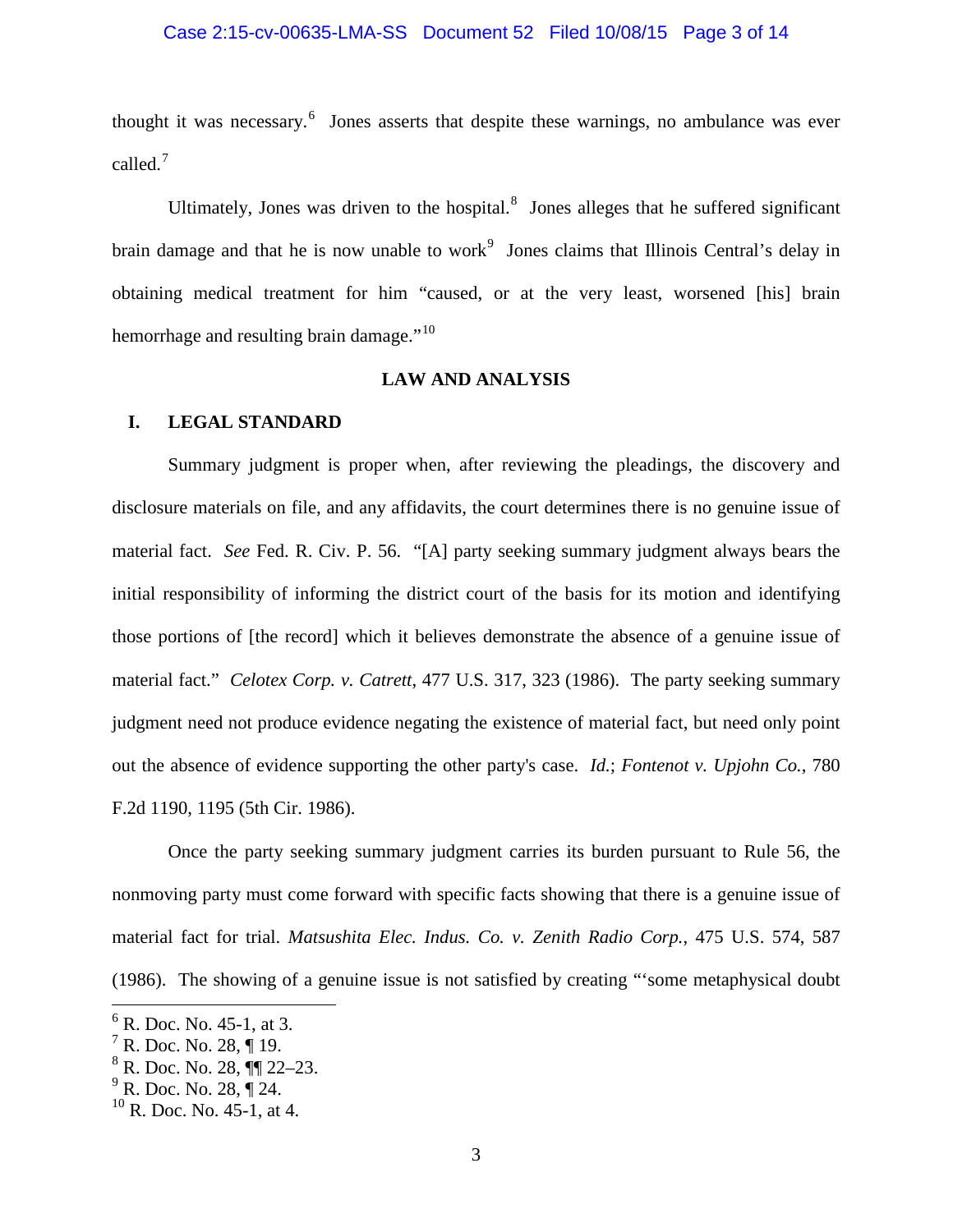## Case 2:15-cv-00635-LMA-SS Document 52 Filed 10/08/15 Page 4 of 14

as to the material facts,' by 'conclusory allegations,' by 'unsubstantiated assertions,' or by only a 'scintilla' of evidence." *Little v. Liquid Air Corp.*, 37 F.3d 1069, 1075 (5th Cir. 1994) (citations omitted). Instead, a genuine issue of material fact exists when the "evidence is such that a reasonable jury could return a verdict for the nonmoving party." *Anderson v. Liberty Lobby*, *Inc.*, 477 U.S. 242, 248 (1986). The party responding to the motion for summary judgment may not rest upon the pleadings, but must identify specific facts that establish a genuine issue. *Id*. The nonmoving party's evidence, however, "is to be believed, and all justifiable inferences are to be drawn in [the nonmoving party's] favor." *Id.* at 255; *see also Hunt v. Cromartie*, 526 U.S. 541, 552 (1999).

## **II. ANALYSIS**

Jones asserts in Count II of his amended complaint that Illinois Central violated section 20109 of the FRSA, in whole or in part, "by failing to provide immediate and prompt medical attention to [Jones] when it was clear that such medical attention was urgently needed considering [Jones'] deteriorating condition, which was known and witnessed by [Illinois Centrall."<sup>11</sup> The applicable subsection of the statute is subsection  $(c)(1)$ , which provides as follows:

## **(c) Prompt medical attention.**—

**(1) Prohibition.** -- A railroad carrier or person covered under this section may not deny, delay, or interfere with the medical or first aid treatment *of an employee who is injured during the course of employment*. If transportation to a hospital is requested by an employee *who is injured during the course of employment*, the railroad shall promptly arrange to have the injured employee transported to the nearest hospital where the employee can receive safe and appropriate medical care.

49 U.S.C. § 20109(c)(1) (emphasis added).

 $11$  R. Doc. No. 28, ¶ 27.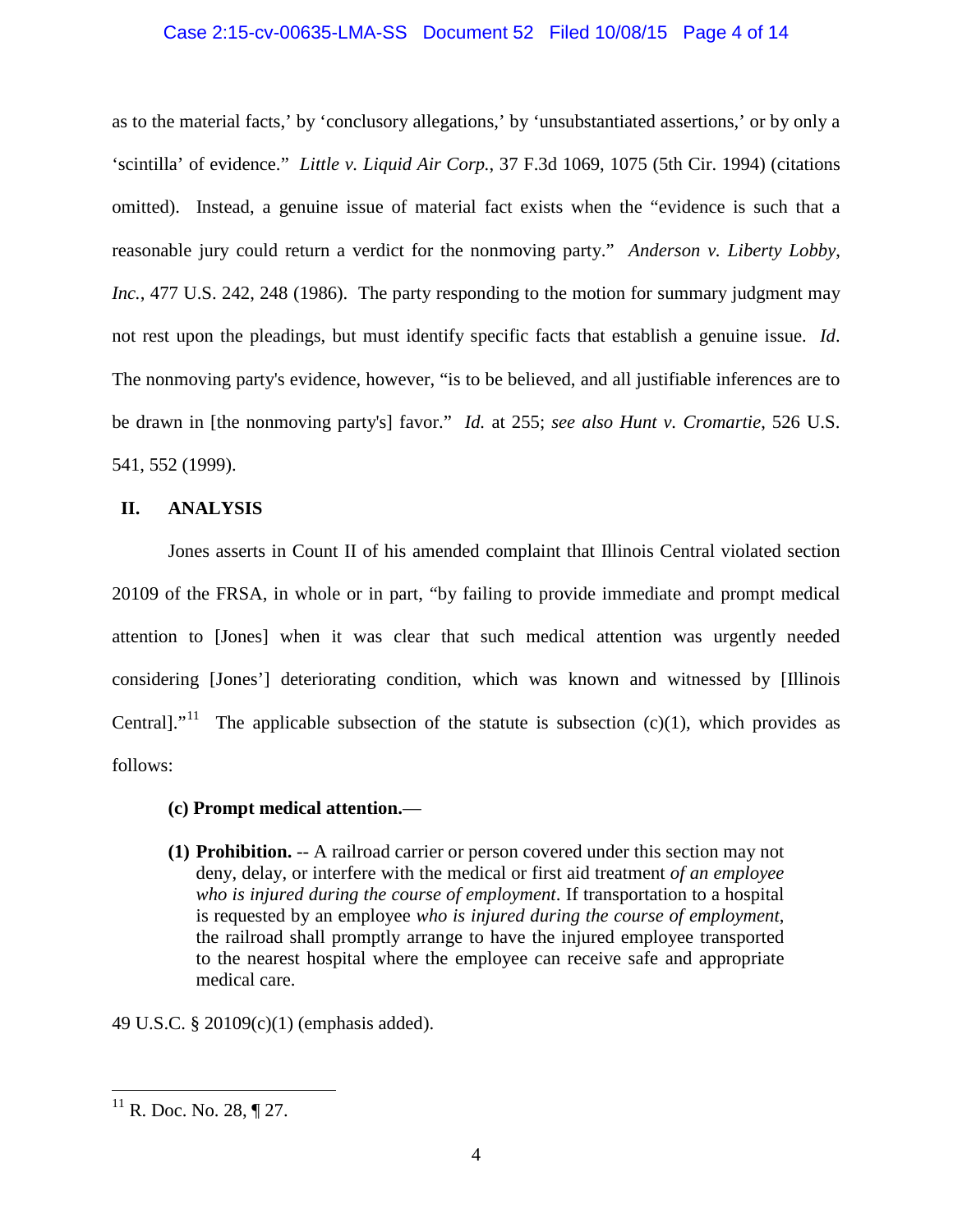#### Case 2:15-cv-00635-LMA-SS Document 52 Filed 10/08/15 Page 5 of 14

By its plain terms, subsection  $(c)(1)$  applies only to employees who are "injured during" the course of employment." The outcome of this motion turns on whether Jones meets that description. Illinois Central argues that Jones is not protected by subsection (c)(1) because in order to be "injured during the course of employment" an employee must suffer a work-related injury, which does not include the manifestation of a pre-existing condition.<sup>12</sup> Jones asserts that the statute only imposes a temporal requirement of suffering an injury while at work.<sup>13</sup>

## **A. There is no genuine issue of material fact with respect to this legal question.**

Although Jones asserts that there are fact disputes precluding resolution of this motion, such disputes are not material to the issue of statutory interpretation raised by Illinois Central. Even assuming that Jones is correct that Illinois Central refused to call an ambulance for Jones and that the delay "contributed substantially" to Jones' ultimate injury,  $14$  there is no genuine issue of material fact before the Court. An employee must first be "injured during the course of employment" for an employer to owe a duty not to "deny, delay, or interfere with [the employee's] medical or first aid treatment." 49 U.S.C. § 20109(c)(1).

Jones admits that his "brain hemorrhage was triggered by high blood pressure" and that his "hypertension is not 'work-related.'"<sup>15</sup> Accordingly, Jones concedes that, even if it was later aggravated by Illinois Central's lack of response, his injury was triggered by the manifestation of a pre-existing condition while he was at work. Whether an injury, triggered while an employee is at work but not caused by the employee's work, can be considered an injury sustained "during

<sup>&</sup>lt;sup>12</sup> R. Doc. Nos. 38-3, 38-4.

 $13$  R. Doc. No. 45, at 2–3. Jones also asserts that genuine issues of material fact prevent the Court from resolving this dispute at the summary judgment stage. R. Doc. No. 45, at 14.  $^{14}$  R. Doc. No. 45, at 3.

 $15$  R. Doc. No. 45, at 2. The Court does not imply that Jones concedes that his injury was not "work-related" in the legal sense, but rather only that Jones has admitted that the factor that triggered his brain hemorrhage—his hypertension—was not caused by work.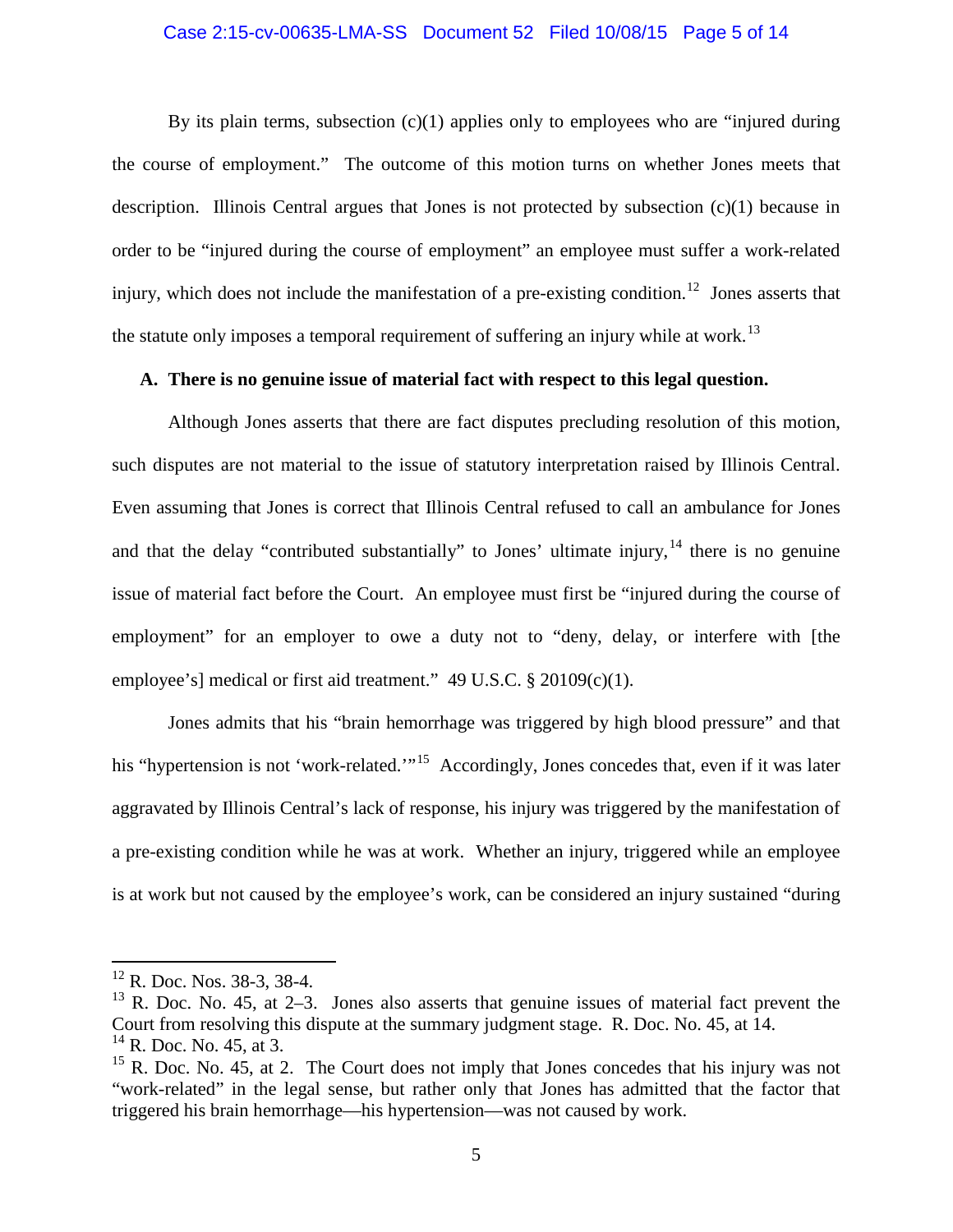## Case 2:15-cv-00635-LMA-SS Document 52 Filed 10/08/15 Page 6 of 14

the course of employment" is precisely the question of law Illinois Central asks this Court to resolve. There is, therefore, no genuine dispute regarding a fact material to the Court's inquiry.

# **B. The manifestation of Jones' pre-existing condition while Jones was at work constitutes an injury "during the course of employment" within the meaning of subsection (c)(1).**

## **a. The Court is unaware of any cases directly addressing this issue.**

The parties have not cited, and the Court's own research has not revealed, any cases directly addressing this issue. Illinois Central claims that the U.S. Third Circuit Court of Appeals decision in *Port Authority Trans-Hudson Corp. v. Dep't of Labor*, 776 F.3d 157 (3d Cir. 2015) ("*PATH v. DOL*") supports its interpretation.<sup>16</sup> But that case does not address the question before the Court.

In *PATH v. DOL*, the Third Circuit addressed subsection 20109(c)(2) of the FRSA—the

provision adjacent to the subsection at issue in this case. 776 F.3d 157. Subsection (c)(2) prohibits a railroad carrier from disciplining an employee "for following orders or a treatment plan of a treating physician."<sup>17</sup> 49 U.S.C. § 20109(c)(2). Unlike subsection (c)(1) of the FRSA, however, subsection (c)(2) does not explicitly limit its protections to treatment plans for injuries

# **(c) Prompt medical attention.—**

**(2) Discipline.--** A railroad carrier or person covered under this section may not discipline, or threaten discipline to, an employee for requesting medical or first aid treatment, or for following orders or a treatment plan of a treating physician, except that a railroad carrier's refusal to permit an employee to return to work following medical treatment shall not be considered a violation of this section if the refusal is pursuant to Federal Railroad Administration medical standards for fitness of duty or, if there are no pertinent Federal Railroad Administration standards, a carrier's medical standards for fitness for duty. For purposes of this paragraph, the term "discipline" means to bring charges against a person in a disciplinary proceeding, suspend, terminate, place on probation, or make note of reprimand on an employee's record.

 $16$  R. Doc. No. 38-3, at 5–6.

<sup>&</sup>lt;sup>17</sup> 49 U.S.C. § 20109(c)(2) provides in its entirety: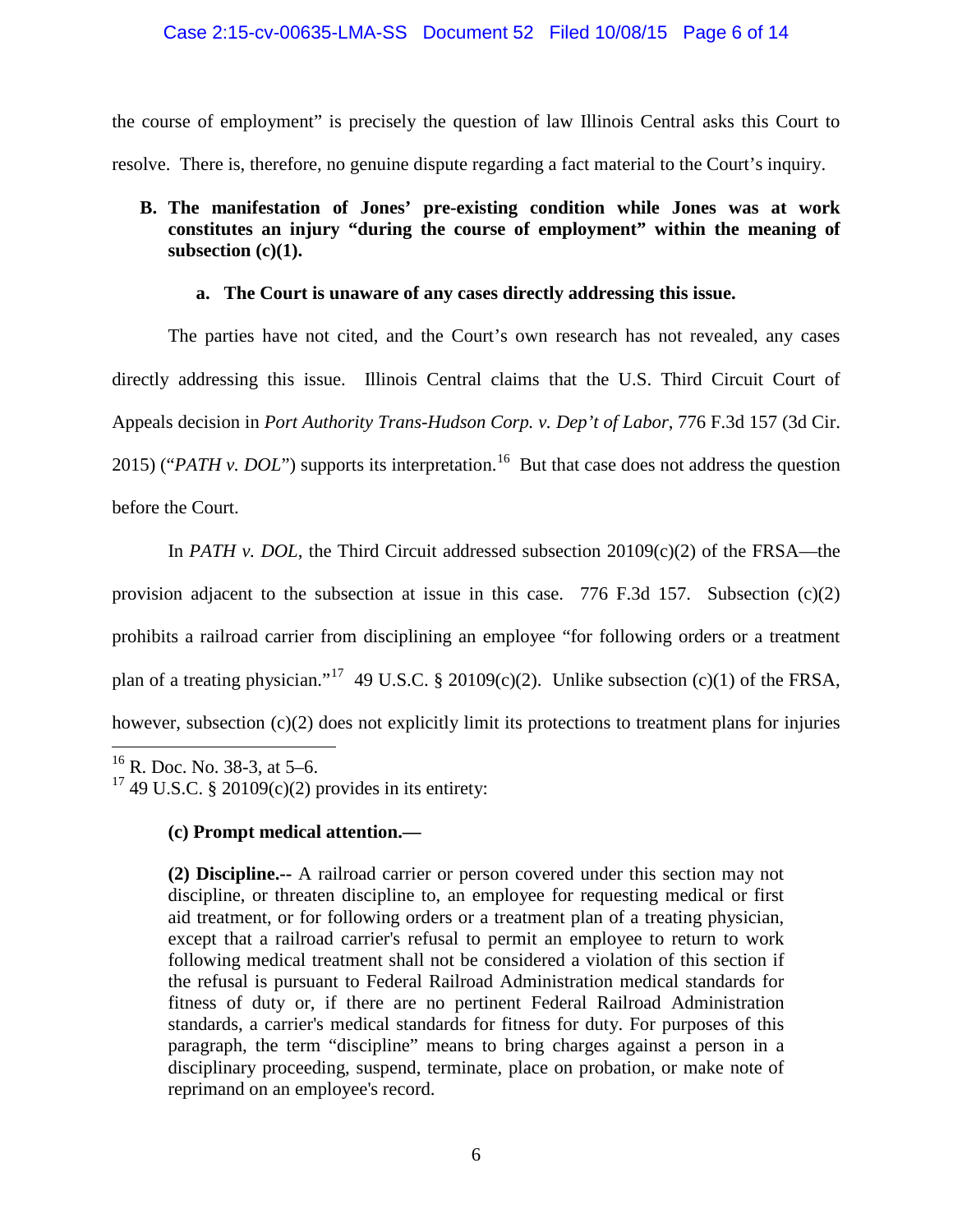#### Case 2:15-cv-00635-LMA-SS Document 52 Filed 10/08/15 Page 7 of 14

sustained "during the course of employment." The issue before the Third Circuit in *PATH v. DOL* was whether the "treatment" referred to in subsection (c)(2) refers back to the "treatment" in subsection  $(c)(1)$ , thereby incorporating the "during the course of employment" limitation into subsection (c)(2). *PATH v. DOL*, 776 F.3d at 162.

The Third Circuit concluded that subsection  $(c)(2)$  applies only to orders or treatment plans related to injuries that, as in subsection (c)(1), are sustained "during the course of employment." *Id.* The Third Circuit therefore rejected the plaintiff's argument that subsection (c)(2) prevented his employer from disciplining him for following a treatment plan that stemmed from an off-duty injury. *Id.* at 159. Throughout its opinion, the Third Circuit refers to the requirement that an injury occur "during the course of employment" as a requirement that the injury be obtained "on-duty" or that it be "work-related." *Id.* at 159, 162, 163, 165, 166, 168, 169. Illinois Central cites these references as authority for its position that the injury must be caused by work in order to fall within the scope of subsection  $(c)(1)$ .<sup>18</sup> But Illinois Central's reliance on this phraseology is misplaced.

The Third Circuit nowhere indicated that an "on-duty injury" or "work-related injury" meant anything more than that the injury must have occurred while the plaintiff was working.<sup>19</sup> The injury in *PATH v. DOL* took place in the plaintiff's home while he was moving boxes. 776 F.3d at 159. Accordingly, there was no need for the Third Circuit to decide whether an injury

 <sup>18</sup> *See generally* R. Doc. No. 38-3.

<sup>&</sup>lt;sup>19</sup> Although the Third Circuit seemingly uses the phrases "on-duty injury" and "work-related injury" interchangeably in its opinion, it may be possible that an injury occurs "during the course of employment" *either* if it occurred "on duty" *or* was "work-related" in the sense that it was caused by work. The Third Circuit did not consider this possible distinction because it did not need to; the injury in *PATH v. DOL* clearly did not occur while the plaintiff was "on duty" and it was not "work-related." In this case, the Court simply decides that an injury occurring while an employee is on duty is sufficient to bring that employee within the scope of subsection  $(c)(1)$ 's protection. This Court does not decide whether an injury that occurs off duty but that is caused by work renders an employer potentially liable pursuant to subsection (c)(1).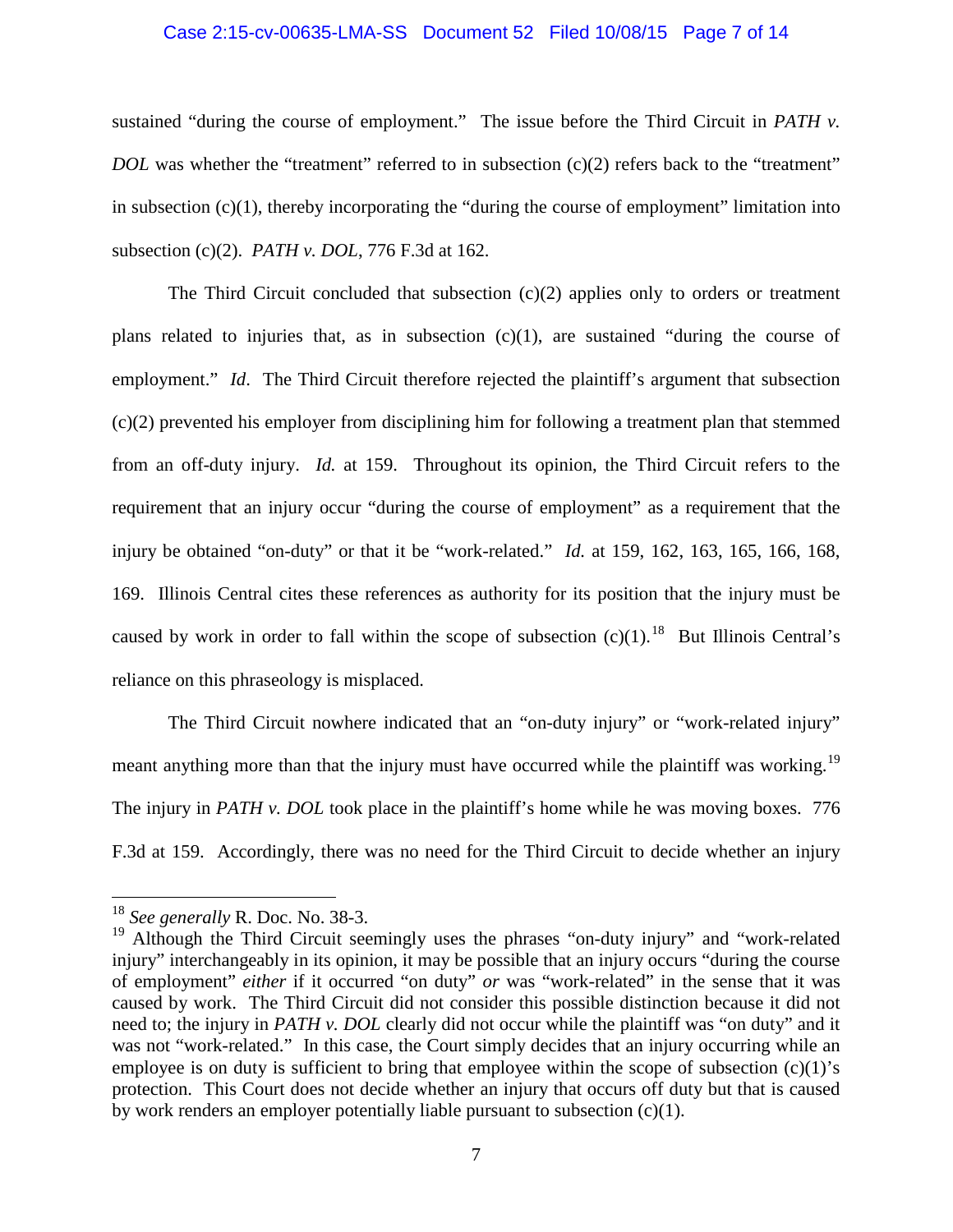#### Case 2:15-cv-00635-LMA-SS Document 52 Filed 10/08/15 Page 8 of 14

occurring at work must also be caused by work in order to resolve the issue before it, as the plaintiff's injury in that case did not occur "during the course of employment" under either interpretation offered by the parties in this case. It is worth noting, however, that at one point the Third Circuit actually refers to the prerequisite for protection under subsection  $(c)(1)$  as a "temporal limitation." *Id.* at 162. *PATH v. DOL* is at least as supportive of Jones' position as it is of Illinois Central's, if not more so.

## **b. The plain meaning of the statute supports Jones' interpretation.**

In the absence of binding or persuasive authority, the Court turns first to the language of the statute itself in order to resolve its meaning. The U.S. Supreme Court has explained that of all the canons of construction employed by courts to interpret statutes, giving the statute its plain meaning is the "cardinal canon before all others." *Connecticut Nat. Bank v. Germain*, 503 U.S. 249, 253 (1992). The reason is "that courts must presume that a legislature says in a statute what it means and means in a statute what it says." *Id.* at 253–54 (citations omitted). "When the words of a statute are unambiguous, then, this first canon is also the last: judicial inquiry is complete." *Id.* at 254 (citations and internal quotations omitted). In determining whether the words of a statute are unambiguous, courts look to "the language itself, the specific context in which that language is used, and the broader context of the statute as a whole." *Robinson v. Shell Oil Co.*, 519 U.S. 337, 341 (1997) (citations omitted).

Subsection  $(c)(1)$  states that "[a] railroad carrier . . . may not deny, delay, or interfere with the medical or first aid treatment of an employee *who is injured during the course of employment*." (emphasis added). The Court holds that this language unambiguously covers employees who suffer injury while on duty at their place of employment, irrespective of the injury's cause. This interpretation accords the statute its plain meaning by construing the term "during" in its ordinary sense as a temporal requirement. The Court's view is supported by the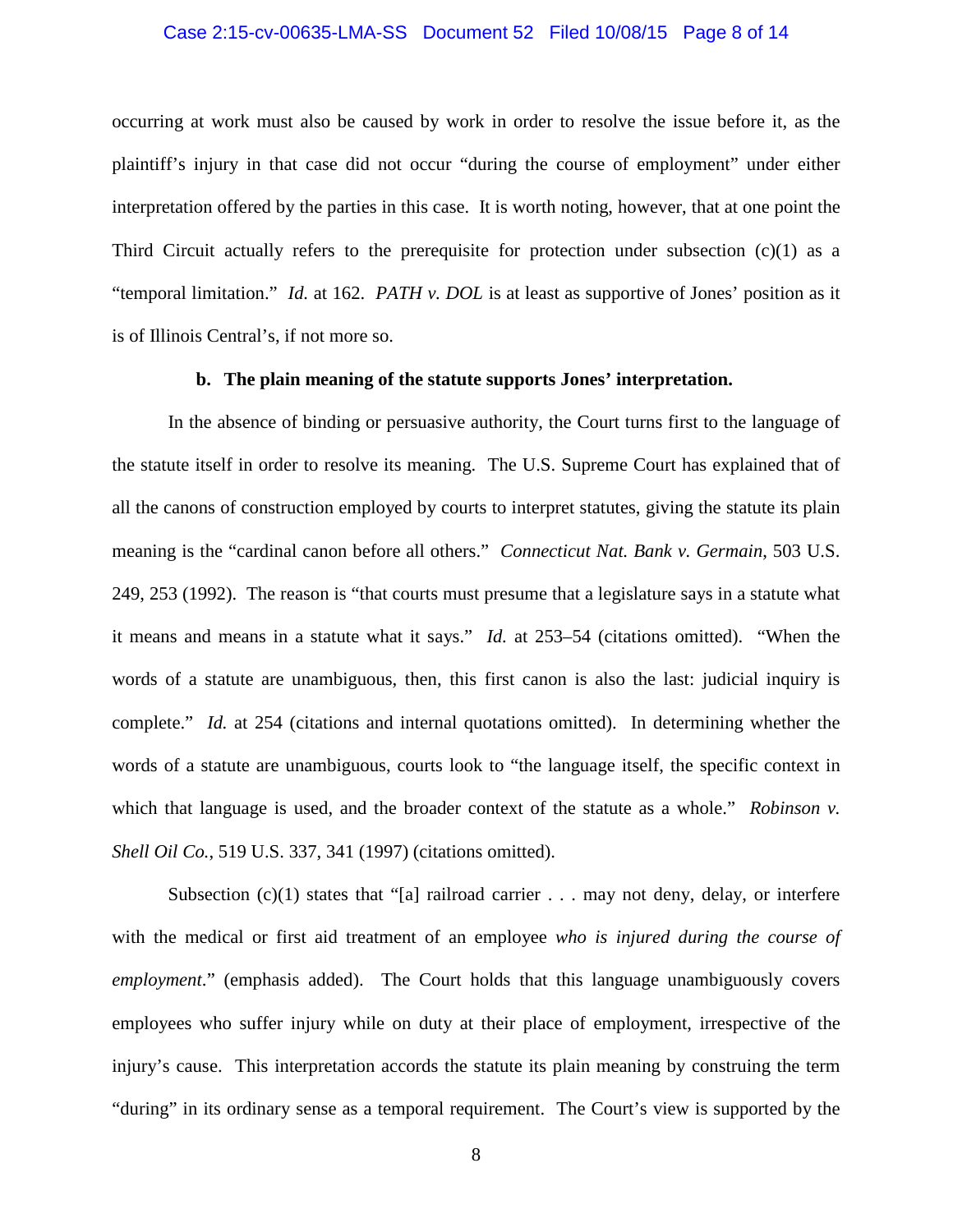#### Case 2:15-cv-00635-LMA-SS Document 52 Filed 10/08/15 Page 9 of 14

dictionary definition of the term "during," which is defined as "throughout the entire term of" and "at some time in the course of." Merriam—Webster's Online Dictionary, http://www.merriam-webster.com/dictionary/during (last visited October 7, 2015). These definitions buttress Jones' contention that the statute intends "during the course of employment" to create only a time-based requirement that the injury occur "at some time in the course of employment."

If this Court were to decide, as Illinois Central urges, that the statute excludes injuries occurring during the course of employment that are not caused by the course of employment, an additional burden would be placed on plaintiffs that is not justified by the text of the statute itself. If Congress had intended that the FRSA cover only some employees "injured during the course of employment" but not others, surely it would have said so. Absent such an express limitation, the Court finds it inappropriate to conclude that Congress meant what it did not state.

Because the language of the statute is clear, references to legislative history and regulatory purpose are unnecessary to determine its meaning; "judicial inquiry is complete." *Connecticut Nat. Bank*, 503 U.S. at 254. Nevertheless, the legislative history and regulatory purpose of subsection (c)(1) support the Court's interpretation, and provide an alternative basis for the Court's holding.

# **c. The regulatory purpose of subsection (c)(1), as evidenced by the legislative history, also supports Jones' interpretation.**

"Even though . . . the words used . . . are the primary, and ordinarily the most reliable, source of interpreting the meaning of any writing, nevertheless it is one of the surest indexes of a mature and developed jurisprudence not to make a fortress out of the dictionary; but to remember that statutes always have some purpose or object to accomplish." *Pub. Citizen v. U.S. Dep't of Justice*, 491 U.S. 440, 454–55 (1989) (internal quotations and citations omitted). The U.S. Fifth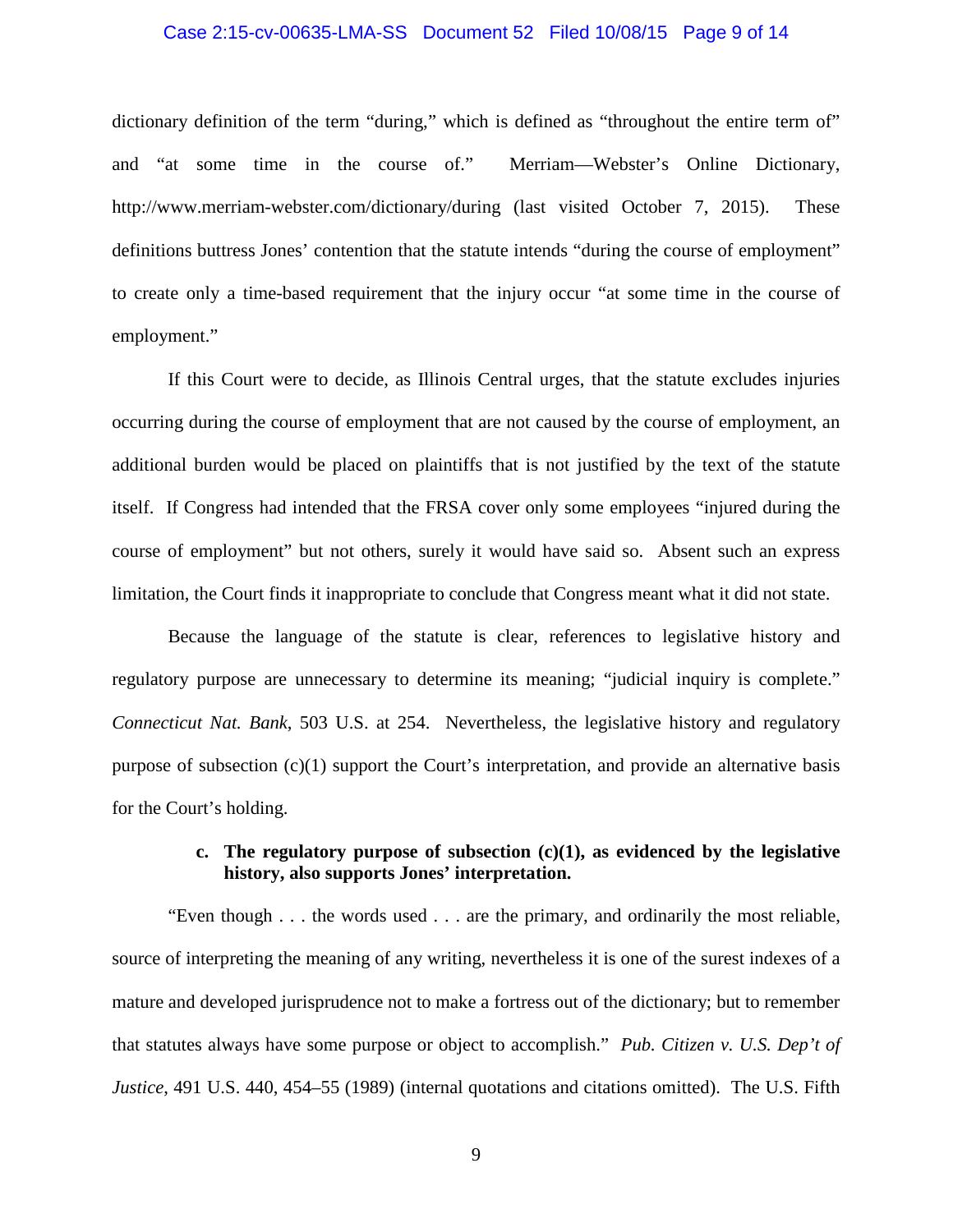#### Case 2:15-cv-00635-LMA-SS Document 52 Filed 10/08/15 Page 10 of 14

Circuit Court of Appeals has explained that "[i]n determining the meaning of [a] statute, [courts] look not only to the particular statutory language, but to the design of the statute as a whole and to its object and policy." *CleanCOALition v. TXU Power*, 536 F.3d 469, 473 (5th Cir. 2008).

Illinois Central claims that "the legislative history of section  $20109(c)$ ... confirms that Congress intended this section of the FRSA to protect workers who seek medical attention for work-related injuries."<sup>20</sup> Because Illinois Central does not consider the manifestation of a preexisting condition while an employee is on-duty to be a "work-related injury," it argues that to include such injuries within the protection of subsection  $(c)(1)$  conflicts with or exceeds the purpose of the  $FRSA.<sup>21</sup>$  Although Illinois Central is generally correct in its view of the purpose of section 20109(c), it is incorrect that the Court's interpretation of subsection (c)(1) conflicts with that purpose. To the contrary, the goals of subsection  $(c)(1)$  could not be achieved without extending protection to injuries like those allegedly suffered by plaintiff.

The Administrative Review Board ("ARB"), the agency to which the U.S. Secretary of Labor has delegated authority to review appeals of decisions by administrative law judges under the FRSA,<sup>22</sup> summarized the pertinent legislative history regarding section 20109(c) in *Santiago v. Metro-North Commuter R.R. Co., Inc.*, ARB Case No. 10-147; 2012 WL 3255136 (July 25, 2012).

In *Santiago*, the ARB recounted as follows:

A series of hearings in the 110th Congress signaled increasing public and Congressional concern with rail safety, including chronic under-reporting of rail injuries, widespread harassment of employees reporting work-related injuries, and interference with medical treatment of injured employees. In particular, . . .

 $^{20}$  R. Doc. No. 38-3, at 8.

 $^{21}$  R. Doc. No. 48-1, at 4.

<sup>&</sup>lt;sup>22</sup> The U.S. Secretary of Labor has jurisdiction over an FRSA complaint pursuant to 49 U.S.C.  $\delta$ 20109(d)(1). The Secretary delegated that authority in Secretary's Order No. 1-2010 (Delegation of Authority and Assignment of Responsibility to the Administrative Review Board), 75 Fed. Reg. 3924, § 5(c)(15) (Jan. 15, 2010).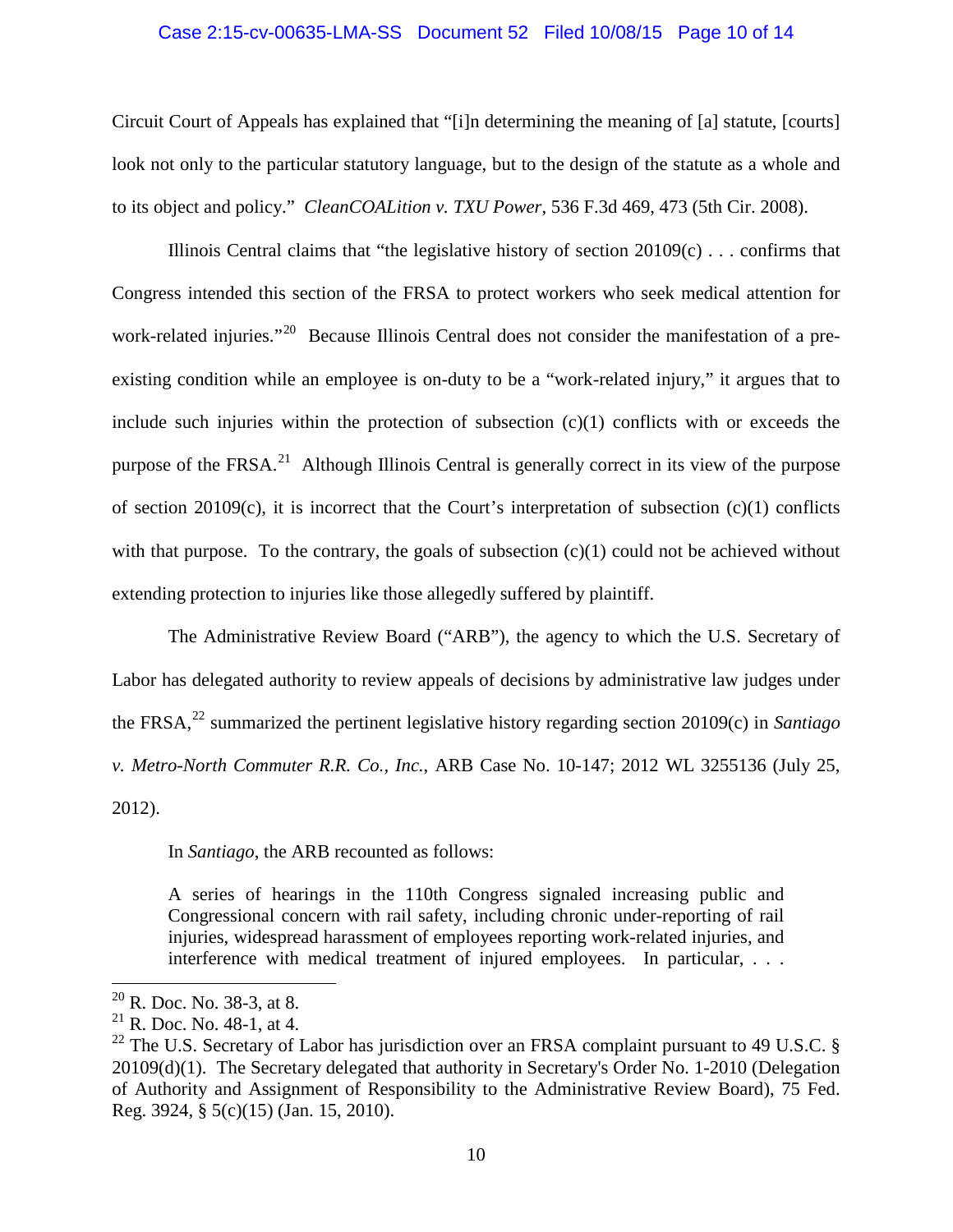testimony before Congress identified numerous management policies that deterred employees from reporting on-the-job injuries including subjecting employees who report injuries to increased monitoring and scrutiny from supervisors, which could lead to discipline and termination, supervisors accompanying employees on their medical appointments and attempting to influence employee medical care, sending employees to company physicians instead of physicians of their own choosing, and light-duty work programs, which have the injured employee report to work, but perform no work, to avoid having to report the injury as a lost work day to the Federal Railroad Administration.

*Santiago*, 2012 WL 3255136, at \*8 (citations omitted).

As a result of these findings, Congress amended the FRSA by enacting the Rail Safety Improvement Act of 2008 ("RSIA"). Pub. L. No. 110–432, 122 Stat. 4848 (October 16, 2008). Prior to the amendment, section 20109 "was exclusively an anti-retaliation provision." *PATH v. DOL*, 776 F.3d at 161. Subsections (a) and (b) of section 20109, which have been in effect since before the amendment, provide "protections to employees who assist in investigations into railroad safety, refuse to violate laws pertaining to railroad safety, notify a railroad or the Secretary of Transportation about 'work-related' injuries or illnesses, and report and/or refuse to work in hazardous conditions." *Id.* The RSIA added *inter alia* subsection (c) to section 20109. Pub. L. No. 110–432.

Subsection  $(c)(2)$ —like subsections (a) and (b)—is an "anti-retaliation provision" aimed at deterring rail carriers from disciplining employees for, among other things, "following orders or a treatment plan of a treating physician." 49 U.S.C.  $\S$  20109(c)(2). Subsection (c)(1), however, is a "substantive provision" whose "primary objective is to ensure that railroad employees are able to obtain medical attention for injuries sustained on-duty." *PATH v. DOL*, 776 F.3d at 163. Accordingly, while subsection (c)(1) may have some anti-retaliatory function, its primary purpose is remedial in nature. Because the U.S. Supreme Court has stated that "safety legislation is to be liberally construed to effectuate the congressional purpose," *Whirlpool*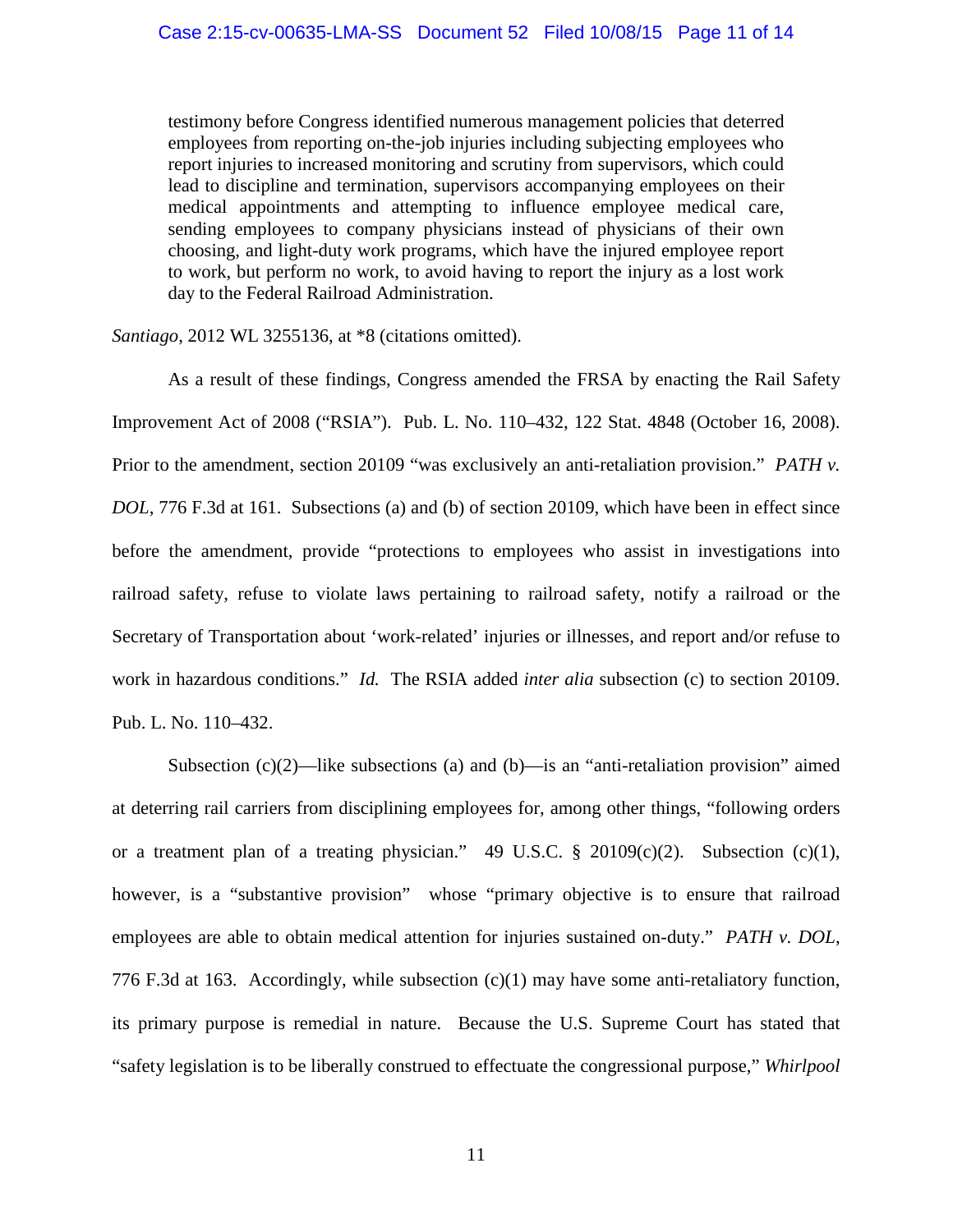# Case 2:15-cv-00635-LMA-SS Document 52 Filed 10/08/15 Page 12 of 14

*Corp. v. Marshall*, 445 U.S. 1, 13 (1980), the remedial purpose of subsection (c)(1) weighs in favor of a more liberal construction.

But to the extent that subsection  $(c)(1)$  does have a secondary objective as an antiretaliation statute, the Court's interpretation of the subsection supports that objective. The reporting requirements promulgated by the Federal Railroad Administration ("FRA") dictate that rail employers report any new case involving an employee's "death, injury or occupational illness . . . if an event or exposure *arising from the operation of a railroad* is a discernable cause of the resulting condition or a discernable cause of a significant aggravation to a pre-existing injury or illness."<sup>23</sup> 49 C.F.R. § 225.19(d) (emphasis added). Because the reporting requirements expressly exclude any "injury or illness [that] involves signs or symptoms *that surface at work but result from a non-work related event* or exposure that occurs outside the work environment," 49 C.F.R. § 225.15(c)(1) (emphasis added), Illinois Central argues that the Court's view of subsection (c)(1) will require employers to react to injuries that occur at work but are not reportable to the  $FRA.^{24}$  In Illinois Central's view, such a requirement does not advance subsection (c)(1)'s purpose of combating the "various actions taken by railroad carriers to discourage employees from reporting work-related-injuries [sic]."<sup>25</sup>

To the extent Illinois Central is correct that the goal of subsection  $(c)(1)$  is to prevent railroad carriers from retaliating against employees who sustain injuries that might be reportable,<sup>26</sup> Congress must have recognized that the incentive for an employer to discourage treatment is present any time an employee is injured while at work. After all, the cause of an on-

 $^{23}$  R. Doc. No. 48-1, at 3.

 $24$  R. Doc. No. 48-1, at 3.

 $^{25}$  R. Doc. No. 48-1, at 3.

<sup>&</sup>lt;sup>26</sup> As the Court previously noted, deterrence is not the primary objective of subsection (c)(1). Rather, as a substantive provision, the goal of subsection (c)(1) is chiefly remedial. *PATH v*. *DOL*, 776 F.3d at 163.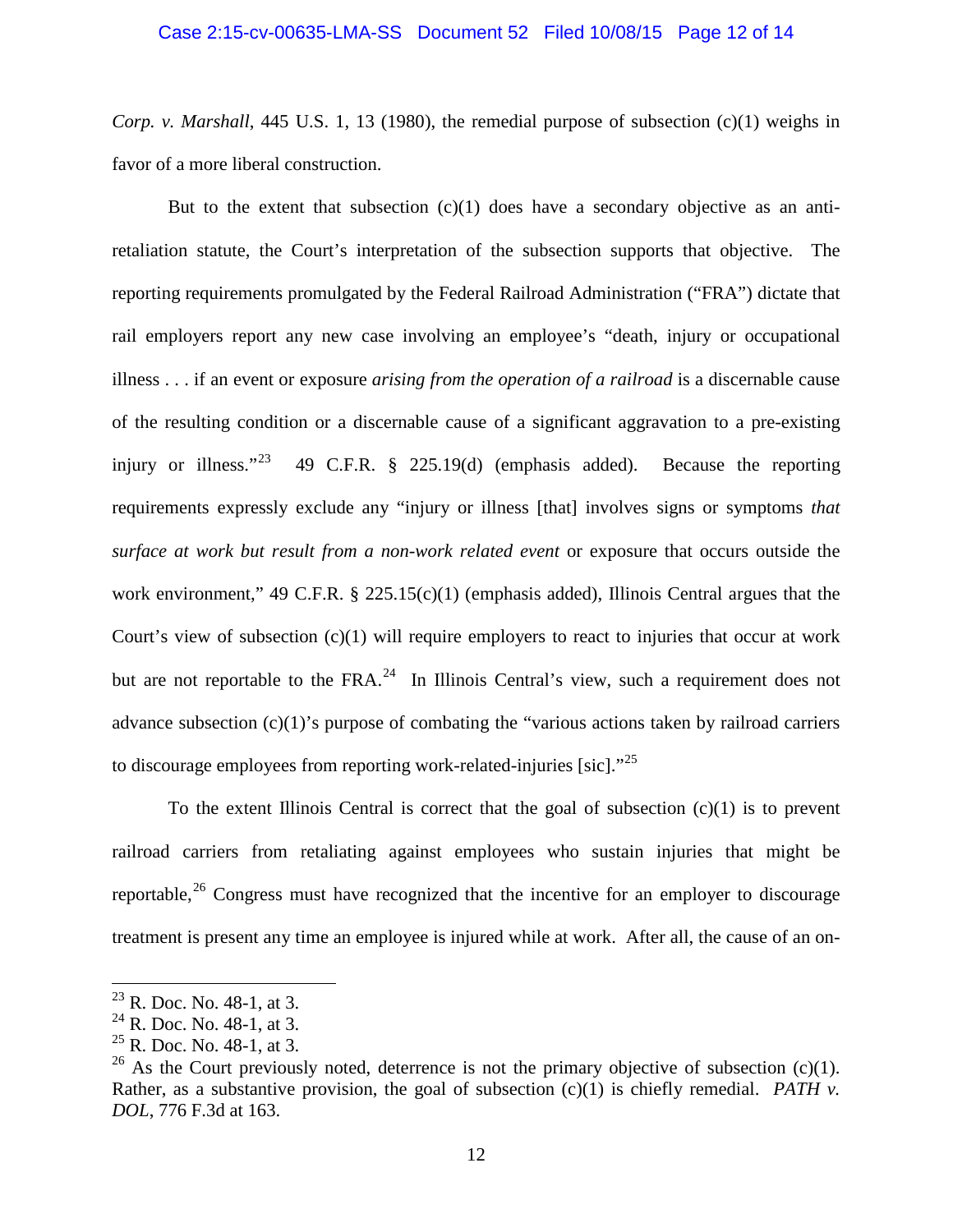#### Case 2:15-cv-00635-LMA-SS Document 52 Filed 10/08/15 Page 13 of 14

duty injury is often unclear. An employee can have a heart attack, for example, and it may not become evident until much later whether the attack was brought on by work-related stress or a pre-existing condition. Because the employer often will not immediately know whether a given injury will ultimately be reportable, prohibiting interference with medical care for *all* injuries would promote the deterrent effect.

Illinois Central also argues that interpreting subsection  $(c)(1)$  to apply to injuries during, but not caused by, work trespasses on the domain of the FELA, which the Fifth Circuit has explained "provides the *exclusive remedy* for a railroad employee engaged in interstate commerce whose injury resulted from the negligence of the railroad."27 *Rivera v. Union Pac. R. Co.*, 378 F.3d 502, 507 (5th Cir. 2004) (emphasis added). But this is a problem for Illinois Central's proposed interpretation as well, because to the extent overlap occurs, it cannot be avoided by either interpretation of the statute. Both Illinois Central's and Jones' interpretations of subsection (c)(1) render a rail carrier potentially liable under FELA and the FRSA for delaying or discouraging treatment of at least some on-the-job injuries. *See Santiago*, 2012 WL 3255136, at \*12 (recognizing that "there can be overlapping remedies common to both [FELA and FRSA claims]" such that "an employee who files a whistleblower complaint under the FRSA can also file a negligence claim under the FELA").

Furthermore, unlike in a FELA action, a violation of section 20109 of the FRSA is punishable by punitive damages of up to \$250,000 dollars. 49 U.S.C. § 20109(e)(3). Accordingly, limiting those in Jones' position to a FELA claim insulates employers from the deterrent effect of punitive damages in circumstances where, as the Court has already explained, employers may be equally incentivized to discourage employees from receiving treatment. Such

 $27$  R. Doc. No. 38-3, at 2.